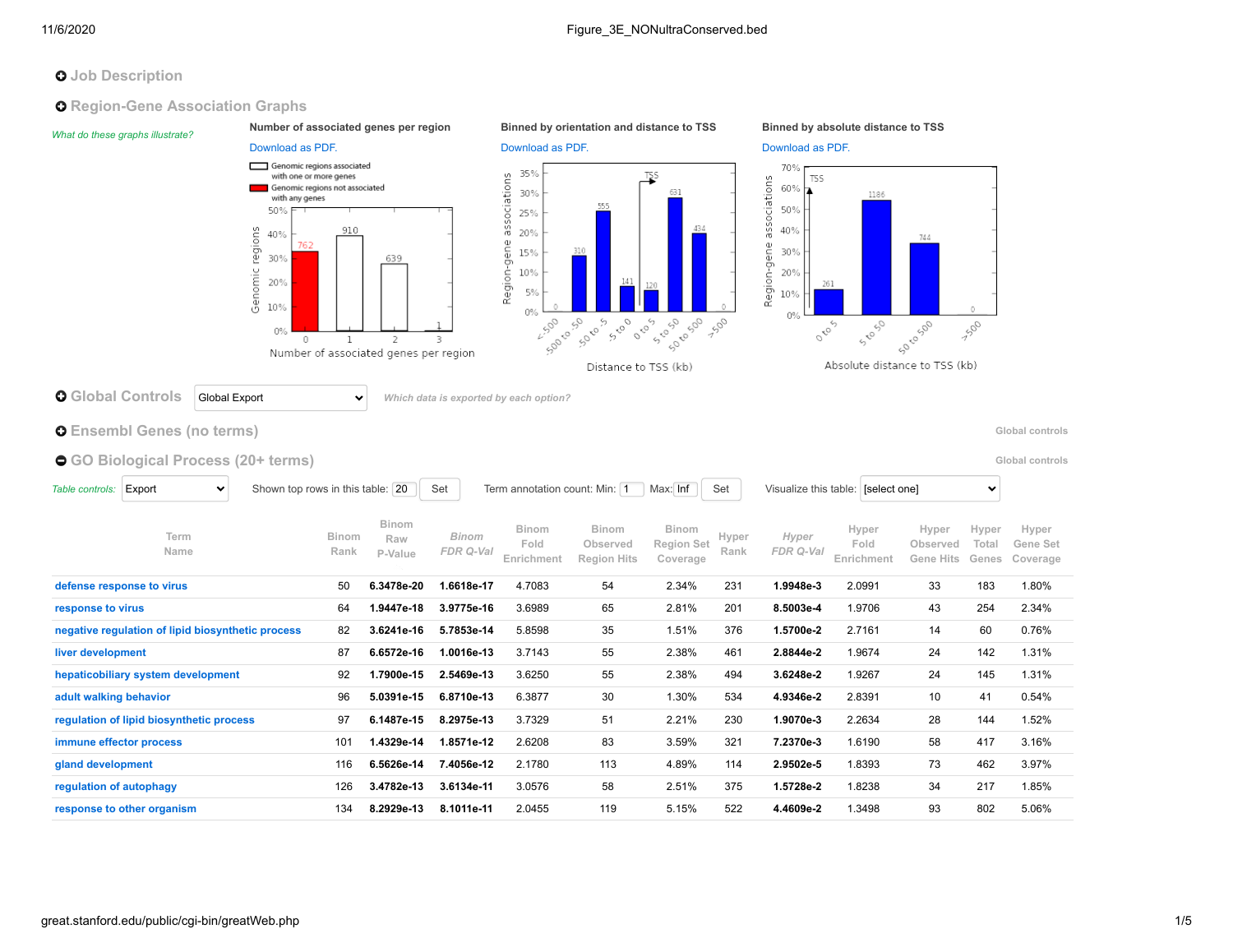### 11/6/2020 Figure 3E\_NONultraConserved.bed

| Term<br>Name                                                              | <b>Binom</b><br>Rank | <b>Binom</b><br>Raw<br>P-Value | <b>Binom</b><br>FDR Q-Val | <b>Binom</b><br>Fold<br>Enrichment | <b>Binom</b><br>Observed<br><b>Region Hits</b> | <b>Binom</b><br><b>Region Set</b><br>Coverage | Hyper<br>Rank | Hyper<br>FDR Q-Val | Hyper<br>Fold<br>Enrichment | Hyper<br>Observed<br><b>Gene Hits</b> | Hyper<br>Total<br>Genes | Hyper<br>Gene Set<br>Coverage |
|---------------------------------------------------------------------------|----------------------|--------------------------------|---------------------------|------------------------------------|------------------------------------------------|-----------------------------------------------|---------------|--------------------|-----------------------------|---------------------------------------|-------------------------|-------------------------------|
| striated muscle tissue development                                        | 149                  | 3.2438e-12                     | 2.8498e-10                | 2.3707                             | 82                                             | 3.55%                                         | 168           | 4.2732e-4          | 1.9089                      | 51                                    | 311                     | 2.77%                         |
| natural killer cell activation involved in immune<br>response             | 153                  | 4.9574e-12                     | 4.2414e-10                | 13.8653                            | 14                                             | 0.61%                                         | 174           | 4.9830e-4          | 4.0899                      | 13                                    | 37                      | 0.71%                         |
| regulation of lipid metabolic process                                     | 161                  | 1.2273e-11                     | 9.9786e-10                | 2.4652                             | 72                                             | 3.11%                                         | 316           | 6.4589e-3          | 1.7519                      | 45                                    | 299                     | 2.45%                         |
| muscle structure development                                              | 163                  | 1.4794e-11                     | 1.1880e-9                 | 2.0539                             | 105                                            | 4.54%                                         | 111           | 1.8046e-5          | 1.8457                      | 75                                    | 473                     | 4.08%                         |
| positive regulation of peptidyl-serine<br>phosphorylation of STAT protein | 166                  | 1.8209e-11                     | 1.4359e-9                 | 12.5467                            | 14                                             | 0.61%                                         | 159           | 2.6610e-4          | 4.3236                      | 13                                    | 35                      | 0.71%                         |
| muscle tissue development                                                 | 186                  | 8.8044e-11                     | 6.1962e-9                 | 2.2120                             | 82                                             | 3.55%                                         | 223           | 1.5694e-3          | 1.8044                      | 51                                    | 329                     | 2.77%                         |
| regulation of peptidyl-serine phosphorylation of<br><b>STAT protein</b>   | 188                  | 1.0504e-10                     | 7.3139e-9                 | 10.9525                            | 14                                             | 0.61%                                         | 174           | 4.9830e-4          | 4.0899                      | 13                                    | 37                      | 0.71%                         |
| muscle cell differentiation                                               | 190                  | 1.1610e-10                     | 7.9989e-9                 | 2.3244                             | 73                                             | 3.16%                                         | 206           | 1.0305e-3          | 1.9055                      | 46                                    | 281                     | 2.50%                         |
| developmental growth                                                      | 197                  | 1.5658e-10                     | 1.0404e-8                 | 2.0672                             | 93                                             | 4.02%                                         | 48            | 2.2512e-7          | 2.1033                      | 73                                    | 404                     | 3.97%                         |

The test set of 2,312 genomic regions picked 1,838 (9%) of all 21,395 genes.

*GO Biological Process* has 13,090 terms covering 17,925 (84%) of all 21,395 genes, and 1,163,819 term - gene associations.

13,090 ontology terms (100%) were tested using an annotation count range of [1, Inf].

| ● GO Cellular Component (3 terms)         |                                  |                                |                                                         |                                    |                                                |                                        |               |                    |                             |                                    | Global controls |                                     |  |  |  |
|-------------------------------------------|----------------------------------|--------------------------------|---------------------------------------------------------|------------------------------------|------------------------------------------------|----------------------------------------|---------------|--------------------|-----------------------------|------------------------------------|-----------------|-------------------------------------|--|--|--|
| Table controls:<br>Export<br>$\checkmark$ | Shown top rows in this table: 20 |                                | Max: Inf<br>Term annotation count: Min: 1<br>Set<br>Set |                                    |                                                |                                        |               |                    |                             | Visualize this table: [select one] |                 |                                     |  |  |  |
| Term<br>Name                              | Binom<br>Rank                    | <b>Binom</b><br>Raw<br>P-Value | Binom<br>FDR Q-Val                                      | <b>Binom</b><br>Fold<br>Enrichment | <b>Binom</b><br>Observed<br><b>Region Hits</b> | <b>Binom</b><br>Region Set<br>Coverage | Hyper<br>Rank | Hyper<br>FDR Q-Val | Hyper<br>Fold<br>Enrichment | Hyper<br>Observed<br>Gene Hits     | Hyper<br>Total  | Hyper<br>Gene Set<br>Genes Coverage |  |  |  |
| endoplasmic reticulum lumen               | 19                               | 3.8820e-11                     | 3.4611e-9                                               | 3.8713                             | 35                                             | 1.51%                                  | 13            | 4.8844e-3          | 2.4790                      | 23                                 | 108             | 1.25%                               |  |  |  |
| cell-cell adherens junction               | 59                               | 9.6164e-5                      | 2.7610e-3                                               | 2.3327                             | 26                                             | 1.12%                                  | 20            | 1.8338e-2          | 2.3756                      | 20                                 | 98              | 1.09%                               |  |  |  |
| dynein complex                            | 60                               | 9.6318e-5                      | 2.7194e-3                                               | 2.9761                             | 17                                             | 0.74%                                  | 32            | 3.9765e-2          | 2.7022                      | 13                                 | 56              | 0.71%                               |  |  |  |

The test set of 2,312 genomic regions picked 1,838 (9%) of all 21,395 genes.

*GO Cellular Component* has 1,694 terms covering 19,074 (89%) of all 21,395 genes, and 371,380 term - gene associations.

1,694 ontology terms (100%) were tested using an annotation count range of [1, Inf].

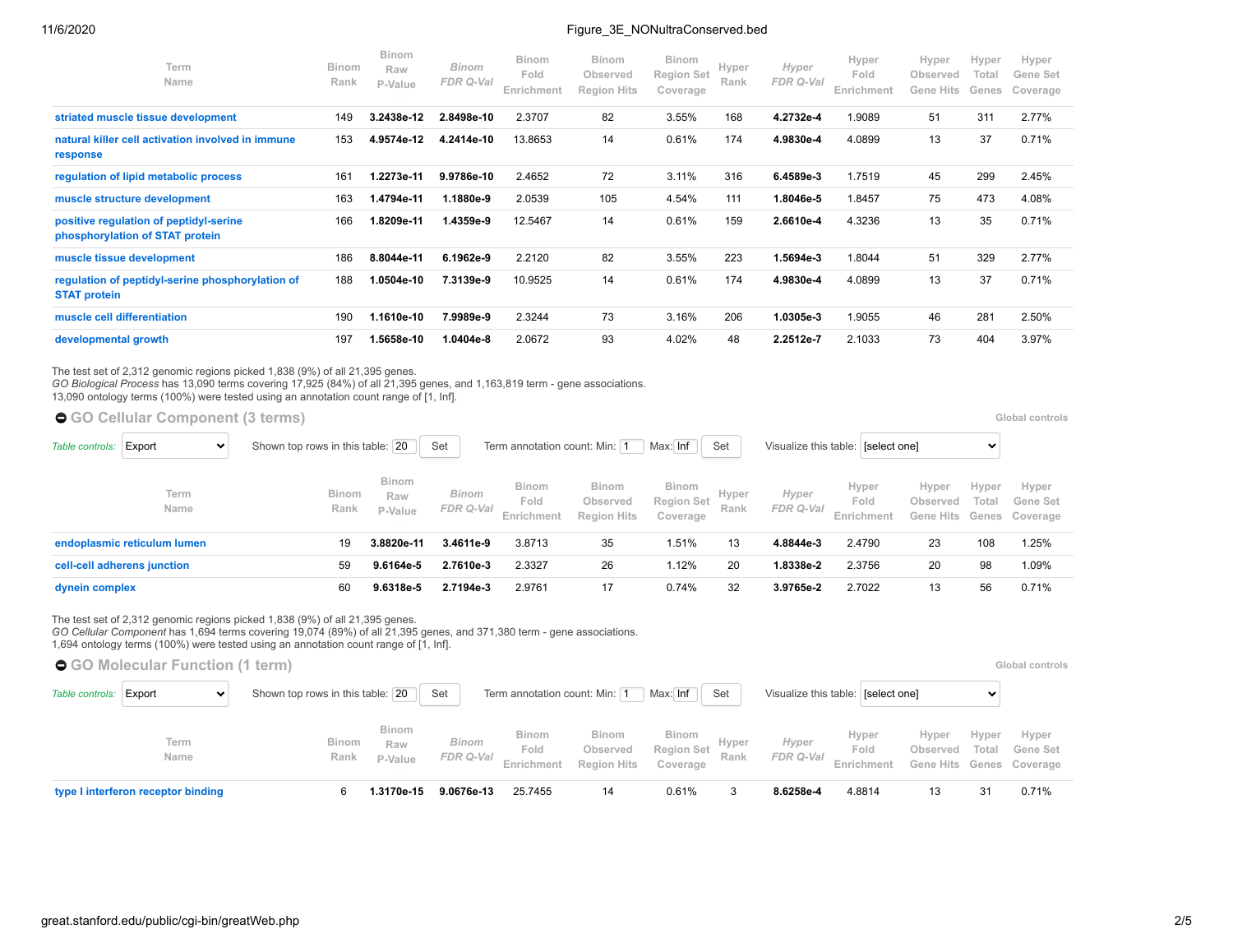## 11/6/2020 **Figure 3E\_NONultraConserved.bed**

The test set of 2,312 genomic regions picked 1,838 (9%) of all 21,395 genes.<br>*GO Molecular Function* has 4,131 terms covering 17,189 (80%) of all 21,395 genes, and 227,341 term - gene associations.<br>4,131 ontology terms (10

|                        | <b>O</b> Human Phenotype (1 term)                                                                                                                                                                                                                                                       |                                  |                                |                           |                                                         |                                                |                                               |                                                    |                    |                             |                                |                         | Global controls               |
|------------------------|-----------------------------------------------------------------------------------------------------------------------------------------------------------------------------------------------------------------------------------------------------------------------------------------|----------------------------------|--------------------------------|---------------------------|---------------------------------------------------------|------------------------------------------------|-----------------------------------------------|----------------------------------------------------|--------------------|-----------------------------|--------------------------------|-------------------------|-------------------------------|
| Table controls: Export | $\checkmark$                                                                                                                                                                                                                                                                            | Shown top rows in this table: 20 |                                | Set                       | Term annotation count: Min: 1                           |                                                | Max: Inf                                      | Visualize this table: [select one]<br>$\checkmark$ |                    |                             |                                |                         |                               |
|                        | Term<br>Name                                                                                                                                                                                                                                                                            | <b>Binom</b><br>Rank             | <b>Binom</b><br>Raw<br>P-Value | <b>Binom</b><br>FDR Q-Val | <b>Binom</b><br>Fold<br>Enrichment                      | <b>Binom</b><br>Observed<br><b>Region Hits</b> | <b>Binom</b><br><b>Region Set</b><br>Coverage | Hyper<br>Rank                                      | Hyper<br>FDR Q-Val | Hyper<br>Fold<br>Enrichment | Hyper<br>Observed<br>Gene Hits | Hyper<br>Total<br>Genes | Hyper<br>Gene Set<br>Coverage |
| <b>Cleft lip</b>       |                                                                                                                                                                                                                                                                                         | 85                               | 2.1187e-4                      | 1.6449e-2                 | 2.2154                                                  | 26                                             | 1.12%                                         | $\overline{1}$                                     | 1.5987e-2          | 2.8219                      | 24                             | 99                      | 1.31%                         |
|                        | The test set of 2,312 genomic regions picked 1,838 (9%) of all 21,395 genes.<br>Human Phenotype has 6,599 terms covering 3,215 (15%) of all 21,395 genes, and 244,972 term - gene associations.<br>6,599 ontology terms (100%) were tested using an annotation count range of [1, Inf]. |                                  |                                |                           |                                                         |                                                |                                               |                                                    |                    |                             |                                |                         |                               |
|                        | <b>O</b> Mouse Phenotype Single KO (20+ terms)                                                                                                                                                                                                                                          |                                  |                                |                           |                                                         |                                                |                                               |                                                    |                    |                             |                                |                         | Global controls               |
| Table controls:        | Export<br>$\checkmark$                                                                                                                                                                                                                                                                  | Shown top rows in this table: 20 |                                |                           | Term annotation count: Min: 1<br>Set<br>Max: Inf<br>Set |                                                |                                               | Visualize this table: [select one]<br>$\checkmark$ |                    |                             |                                |                         |                               |
|                        | Term<br>Name                                                                                                                                                                                                                                                                            | <b>Binom</b><br>Rank             | <b>Binom</b><br>Raw<br>P-Value | <b>Binom</b><br>FDR Q-Val | <b>Binom</b><br>Fold<br>Enrichment                      | <b>Binom</b><br>Observed<br><b>Region Hits</b> | <b>Binom</b><br><b>Region Set</b><br>Coverage | Hyper<br>Rank                                      | Hyper<br>FDR Q-Val | Hyper<br>Fold<br>Enrichment | Hyper<br>Observed<br>Gene Hits | Hyper<br>Total<br>Genes | Hyper<br>Gene Set<br>Coverage |
|                        | decreased triglyceride level                                                                                                                                                                                                                                                            | 71                               | 4.2967e-6                      | 5.5494e-4                 | 2.0607                                                  | 48                                             | 2.08%                                         | 117                                                | 3.0291e-3          | 1.9023                      | 42                             | 257                     | 2.29%                         |
| dilated capillary      |                                                                                                                                                                                                                                                                                         | 113                              | 5.2157e-5                      | 4.2326e-3                 | 6.3357                                                  | 8                                              | 0.35%                                         | 95                                                 | 1.7719e-3          | 6.7902                      | $\overline{7}$                 | 12                      | 0.38%                         |
| membrane morphology    | abnormal renal glomerulus basement                                                                                                                                                                                                                                                      | 121                              | 7.5670e-5                      | 5.7346e-3                 | 3.4961                                                  | 14                                             | 0.61%                                         | 77                                                 | 7.8882e-4          | 4.0899                      | 13                             | 37                      | 0.71%                         |
|                        | increased energy expenditure                                                                                                                                                                                                                                                            | 134                              | 9.8587e-5                      | 6.7466e-3                 | 2.1767                                                  | 30                                             | 1.30%                                         | 159                                                | 7.7384e-3          | 2.2046                      | 25                             | 132                     | 1.36%                         |
|                        | abnormal vitreous body morphology                                                                                                                                                                                                                                                       | 138                              | 1.0392e-4                      | 6.9052e-3                 | 2.5321                                                  | 22                                             | 0.95%                                         | 47                                                 | 7.6026e-5          | 3.3951                      | 21                             | 72                      | 1.14%                         |
| decreased heart rate   |                                                                                                                                                                                                                                                                                         | 140                              | 1.1955e-4                      | 7.8307e-3                 | 2.1851                                                  | 29                                             | 1.25%                                         | 121                                                | 3.3115e-3          | 2.4562                      | 23                             | 109                     | 1.25%                         |
|                        | abnormal cornea morphology                                                                                                                                                                                                                                                              | 142                              | 1.2133e-4                      | 7.8355e-3                 | 2.0147                                                  | 35                                             | 1.51%                                         | 84                                                 | 1.0998e-3          | 2.2575                      | 32                             | 165                     | 1.74%                         |
|                        | abnormal cranial suture morphology                                                                                                                                                                                                                                                      | 145                              | 1.2788e-4                      | 8.0875e-3                 | 2.8018                                                  | 18                                             | 0.78%                                         | 48                                                 | 1.5940e-4          | 3.8055                      | 17                             | 52                      | 0.92%                         |
|                        | abnormal Harderian gland morphology                                                                                                                                                                                                                                                     | 149                              | 1.4167e-4                      | 8.7191e-3                 | 4.8236                                                  | 9                                              | 0.39%                                         | 115                                                | 2.9353e-3          | 6.2679                      | $\overline{7}$                 | 13                      | 0.38%                         |
| cataract               |                                                                                                                                                                                                                                                                                         | 172                              | 2.4368e-4                      | 1.2992e-2                 | 2.0916                                                  | 29                                             | 1.25%                                         | 175                                                | 1.0164e-2          | 2.1556                      | 25                             | 135                     | 1.36%                         |
| pressure               | increased mean systemic arterial blood                                                                                                                                                                                                                                                  | 182                              | 3.2917e-4                      | 1.6585e-2                 | 3.0218                                                  | 14                                             | 0.61%                                         | 133                                                | 4.6648e-3          | 3.5817                      | 12                             | 39                      | 0.65%                         |
|                        | abnormal aortic valve morphology                                                                                                                                                                                                                                                        | 192                              | 3.8090e-4                      | 1.8192e-2                 | 2.7354                                                  | 16                                             | 0.69%                                         | 256                                                | 2.2398e-2          | 2.7514                      | 13                             | 55                      | 0.71%                         |
|                        | abnormal bronchiole morphology                                                                                                                                                                                                                                                          | 196                              | 4.0788e-4                      | 1.9083e-2                 | 3.5165                                                  | 11                                             | 0.48%                                         | 172                                                | 9.3771e-3          | 3.7550                      | 10                             | 31                      | 0.54%                         |
| cachexia               |                                                                                                                                                                                                                                                                                         | 213                              | 5.4542e-4                      | 2.3481e-2                 | 2.1506                                                  | 24                                             | 1.04%                                         | 180                                                | 1.0439e-2          | 2.3281                      | 21                             | 105                     | 1.14%                         |
| thick epidermis        |                                                                                                                                                                                                                                                                                         | 215                              | 5.4711e-4                      | 2.3335e-2                 | 2.4748                                                  | 18                                             | 0.78%                                         | 107                                                | 2.3473e-3          | 2.9101                      | 18                             | 72                      | 0.98%                         |
|                        | abnormal mammary gland lobule morphology                                                                                                                                                                                                                                                | 227                              | 6.1783e-4                      | 2.4958e-2                 | 3.5981                                                  | 10                                             | 0.43%                                         | 224                                                | 1.8089e-2          | 4.0488                      | 8                              | 23                      | 0.44%                         |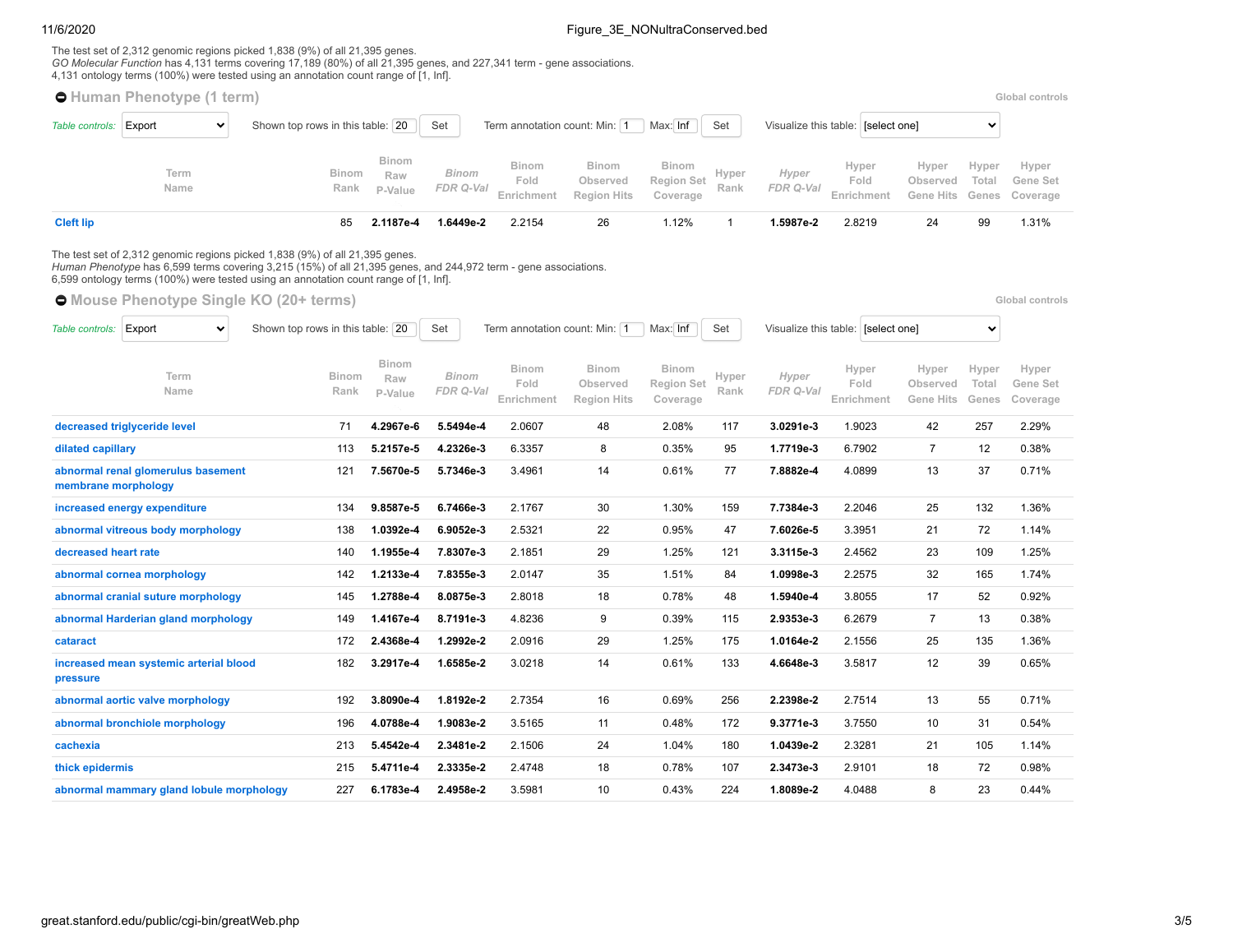## 11/6/2020 **Figure 3E\_NONultraConserved.bed**

| Term<br>Name                  | Binom<br>Rank | <b>Binom</b><br>Raw<br>P-Value | <b>Binom</b><br>FDR Q-Val | <b>Binom</b><br>Fold<br>Enrichment | <b>Binom</b><br>Observed<br><b>Region Hits</b> | <b>Binom</b><br><b>Region Set</b><br>Coverage | Hyper<br>Rank | Hyper<br>FDR Q-Val | Hyper<br>Fold<br>Enrichment | Hyper<br>Observed<br>Gene Hits | Hyper<br>Total<br>Genes | Hyper<br>Gene Set<br>Coverage |
|-------------------------------|---------------|--------------------------------|---------------------------|------------------------------------|------------------------------------------------|-----------------------------------------------|---------------|--------------------|-----------------------------|--------------------------------|-------------------------|-------------------------------|
| increased fatty acid level    | 229           | 6.2289e-4                      | 2.4943e-2                 | 2.2148                             | 22                                             | 0.95%                                         | 264           | 2.2044e-2          | 2.1963                      | 20                             | 106                     | 1.09%                         |
| abnormal vein development     | 235           | 6.5484e-4                      | 2.5553e-2                 | 2.5116                             | 17                                             | 0.74%                                         | 204           | 1.3946e-2          | 2.8097                      | 14                             | 58                      | 0.76%                         |
| decreased ventral retina size | 237           | 6.6314e-4                      | 2.5658e-2                 | 10.4300                            |                                                | 0.17%                                         | 257           | 2.2589e-2          | 11.6404                     |                                | 3                       | 0.16%                         |
| dilated vasculature           | 240           | 6.7314e-4                      | 2.5720e-2                 | 3.3063                             |                                                | 0.48%                                         | 318           | 4.1559e-2          | 3.1746                      | 9                              | 33                      | 0.49%                         |

The test set of 2,312 genomic regions picked 1,838 (9%) of all 21,395 genes.<br>*Mouse Phenotype Single KO* has 9,170 terms covering 9,466 (44%) of all 21,395 genes, and 551,620 term - gene associations.<br>9,170 ontology terms

**[Mouse Phenotype](https://great-help.atlassian.net/wiki/spaces/GREAT/Mouse+Phenotype) (20+ terms) [Global controls](http://great.stanford.edu/public/cgi-bin/greatWeb.php#global_controls_header) Global controls Global controls** 

| Table controls:         | Export<br>$\checkmark$                | Shown top rows in this table: 20 |                         | Set                       | Term annotation count: Min: 1 |                                                | Max: Inf                                      | Set           | Visualize this table: [select one] |                             |                                       | $\checkmark$            |                               |
|-------------------------|---------------------------------------|----------------------------------|-------------------------|---------------------------|-------------------------------|------------------------------------------------|-----------------------------------------------|---------------|------------------------------------|-----------------------------|---------------------------------------|-------------------------|-------------------------------|
|                         | Term<br>Name                          | <b>Binom</b><br>Rank             | Binom<br>Raw<br>P-Value | <b>Binom</b><br>FDR Q-Val | Binom<br>Fold<br>Enrichment   | <b>Binom</b><br>Observed<br><b>Region Hits</b> | <b>Binom</b><br><b>Region Set</b><br>Coverage | Hyper<br>Rank | Hyper<br>FDR Q-Val                 | Hyper<br>Fold<br>Enrichment | Hyper<br>Observed<br><b>Gene Hits</b> | Hyper<br>Total<br>Genes | Hyper<br>Gene Set<br>Coverage |
|                         | increased regulatory T cell number    | 30                               | 1.6666e-15              | 5.3191e-13                | 5.5609                        | 35                                             | 1.51%                                         | 360           | 1.0307e-2                          | 2.6455                      | 15                                    | 66                      | 0.82%                         |
| curly tail              |                                       | 33                               | 2.7617e-15              | 8.0132e-13                | 5.1480                        | 37                                             | 1.60%                                         | 283           | 5.5265e-3                          | 2.7389                      | 16                                    | 68                      | 0.87%                         |
| increased T cell number |                                       | 51                               | 1.0786e-13              | 2.0250e-11                | 2.1969                        | 109                                            | 4.71%                                         | 274           | 5.2424e-3                          | 1.5520                      | 70                                    | 525                     | 3.81%                         |
|                         | abnormal regulatory T cell number     | 54                               | 1.9140e-13              | 3.3939e-11                | 3.5094                        | 49                                             | 2.12%                                         | 262           | 4.6308e-3                          | 2.1380                      | 27                                    | 147                     | 1.47%                         |
|                         | decreased bone marrow cell number     | 63                               | 4.4227e-13              | 6.7219e-11                | 3.3268                        | 51                                             | 2.21%                                         | 548           | 2.7943e-2                          | 1.8775                      | 25                                    | 155                     | 1.36%                         |
|                         | abnormal regulatory T cell morphology | 64                               | 4.8605e-13              | 7.2717e-11                | 3.4183                        | 49                                             | 2.12%                                         | 293           | 5.8651e-3                          | 2.0953                      | 27                                    | 150                     | 1.47%                         |
|                         | abnormal brainstem morphology         | 71                               | 1.6188e-12              | 2.1831e-10                | 2.5798                        | 72                                             | 3.11%                                         | 91            | 6.4357e-5                          | 2.1645                      | 45                                    | 242                     | 2.45%                         |
|                         | increased astrocyte number            | 72                               | 1.6201e-12              | 2.1546e-10                | 3.6492                        | 43                                             | 1.86%                                         | 403           | 1.4262e-2                          | 2.0754                      | 23                                    | 129                     | 1.25%                         |
|                         | abnormal circulating amino acid level | 75                               | 2.5385e-12              | 3.2408e-10                | 2.7605                        | 63                                             | 2.72%                                         | 589           | 3.4803e-2                          | 1.6562                      | 35                                    | 246                     | 1.90%                         |
|                         | abnormal astrocyte number             | 76                               | 3.4342e-12              | 4.3267e-10                | 3.5635                        | 43                                             | 1.86%                                         | 455           | 1.7569e-2                          | 2.0282                      | 23                                    | 132                     | 1.25%                         |
| astrocytosis            |                                       | 77                               | 3.6121e-12              | 4.4916e-10                | 3.6243                        | 42                                             | 1.82%                                         | 468           | 1.9101e-2                          | 2.0487                      | 22                                    | 125                     | 1.20%                         |
|                         | hair follicle degeneration            | 84                               | 6.7679e-12              | 7.7146e-10                | 7.1901                        | 21                                             | 0.91%                                         | 168           | 8.3775e-4                          | 4.4153                      | 11                                    | 29                      | 0.60%                         |
|                         | abnormal midbrain morphology          | 87                               | 1.5788e-11              | 1.7376e-9                 | 2.8984                        | 54                                             | 2.34%                                         | 153           | 5.9117e-4                          | 2.2984                      | 31                                    | 157                     | 1.69%                         |
|                         | abnormal bone marrow cell number      | 105                              | 6.6438e-11              | 6.0585e-9                 | 2.6678                        | 58                                             | 2.51%                                         | 586           | 3.4553e-2                          | 1.7009                      | 32                                    | 219                     | 1.74%                         |
|                         | abnormal amino acid level             | 114                              | 1.0618e-10              | 8.9178e-9                 | 2.3965                        | 69                                             | 2.98%                                         | 705           | 4.7832e-2                          | 1.5445                      | 41                                    | 309                     | 2.23%                         |
|                         | increased cell proliferation          | 116                              | 1.4946e-10              | 1.2337e-8                 | 2.4516                        | 65                                             | 2.81%                                         | 321           | 7.5403e-3                          | 1.7944                      | 39                                    | 253                     | 2.12%                         |
|                         | decreased B cell number               | 120                              | 1.8557e-10              | 1.4807e-8                 | 2.0331                        | 96                                             | 4.15%                                         | 248           | 3.8275e-3                          | 1.5972                      | 66                                    | 481                     | 3.59%                         |
|                         | abnormal tail morphology              | 130                              | 5.0542e-10              | 3.7226e-8                 | 2.0556                        | 89                                             | 3.85%                                         | 158           | 6.5438e-4                          | 1.7475                      | 62                                    | 413                     | 3.37%                         |
| small hair follicles    |                                       | 142                              | 1.1134e-9               | 7.5075e-8                 | 9.0952                        | 14                                             | 0.61%                                         | 416           | 1.5040e-2                          | 4.9887                      | 6                                     | 14                      | 0.33%                         |
| neuron degeneration     |                                       | 147                              | 1.7857e-9               | 1.1631e-7                 | 2.0803                        | 81                                             | 3.50%                                         | 282           | 5.3582e-3                          | 1.6501                      | 55                                    | 388                     | 2.99%                         |